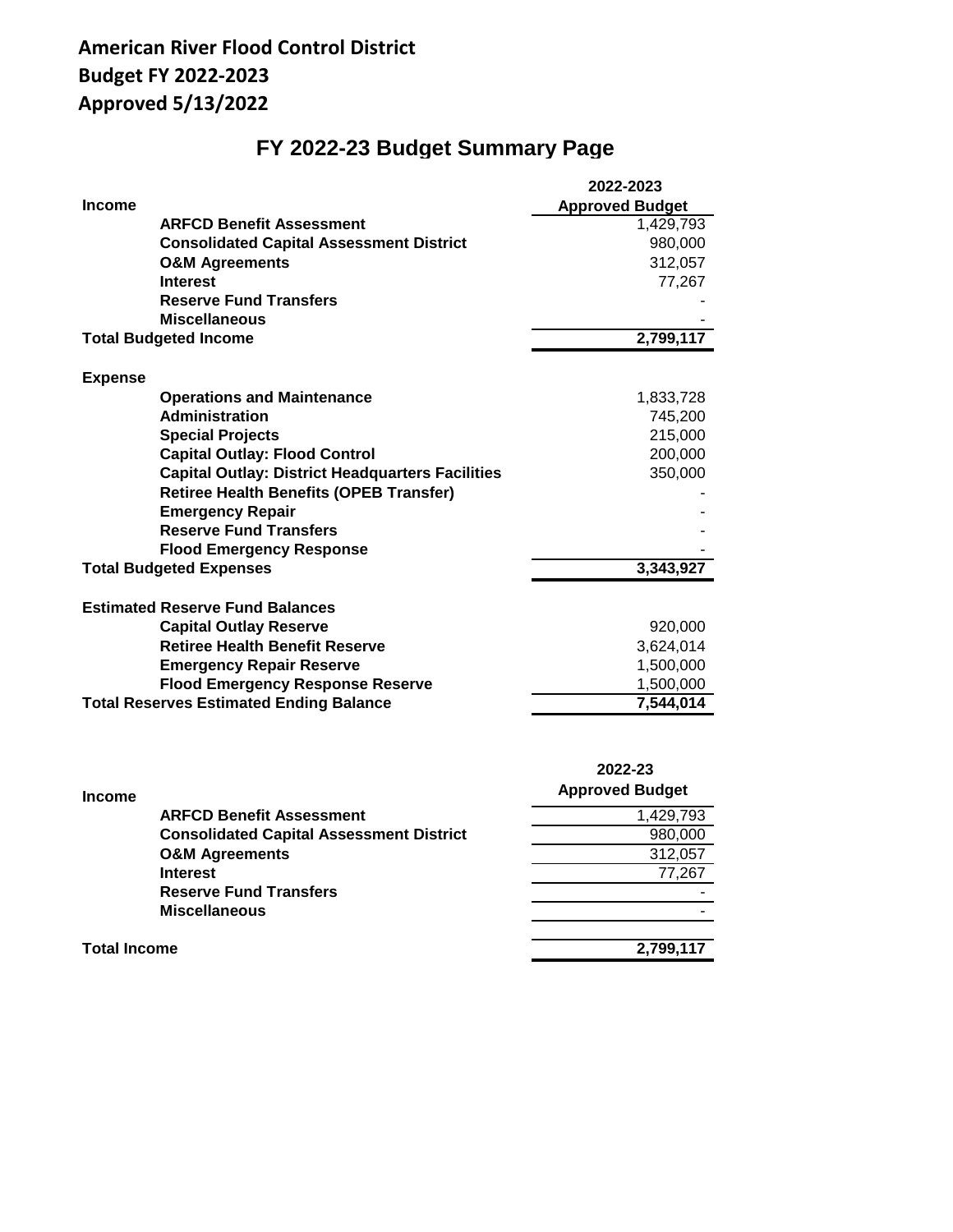# **American River Flood Control District**

# **Budget FY 2022-2023**

# **Approved 5/13/2022**

#### **2022-23 Approved Budget**

| <b>Operations and Maintenance Expense</b>          | Approved Budget      |
|----------------------------------------------------|----------------------|
| Salary/Wages                                       | 804,858              |
| <b>Payroll Taxes</b>                               | 64,389               |
| <b>Pension</b>                                     | 230,196              |
| <b>Compensation Insurance</b>                      | 40,243               |
| <b>Medical/Dental/Vision</b>                       | 231,542              |
| <b>Fuel &amp; Oil</b>                              | 55,000               |
| <b>Equipment Rental</b>                            | 15,000               |
| <b>Equipment Repair/Parts</b>                      | 65,000               |
| Equipment Purchase (less than \$5,000)             | 15,000               |
| <b>Shop Supplies</b>                               | 27,500               |
| Levee Maintenance (Supplies & Materials)           | 20,000               |
| Levee Maintenance (Chemicals)                      | 40,000               |
| <b>Levee Maintenance (Services)</b>                | 80,000               |
| <b>Rodent Abatement (Supplies &amp; Materials)</b> | 10,000               |
| <b>Employee Uniforms</b>                           | 6,000                |
| <b>Staff Training</b>                              | 5,000                |
| <b>Miscellaneous</b>                               | 1,500                |
| <b>Small Tools and Equipment</b>                   | 7,500                |
| <b>Emergency Preparedness and Response</b>         | 25,000               |
| <b>Engineering Services</b>                        | 20,000               |
| <b>Environmental Services/Studies</b>              |                      |
| <b>Survey Services</b>                             |                      |
| <b>Encroachment Remediation</b>                    | 15,000               |
| <b>Test Urban Camp Cleanup</b>                     | 30,000               |
| <b>Regulation Compliance (OSHA)</b>                | 25,000               |
| <b>Total Operations and Maintenance</b>            | 1,833,728            |
| <b>Special Projects Expense</b>                    |                      |
| <b>Engineering Studies/Survey Studies</b>          | 20,000               |
| <b>Levee Standards Compliance</b>                  | 25,000               |
| <b>Encroachment Remediation</b>                    |                      |
| <b>Vegetation Management</b>                       |                      |
| <b>Small Capital Projects</b>                      | 170,000              |
| <b>Total Special Projects Expense</b>              | $\overline{2}15,000$ |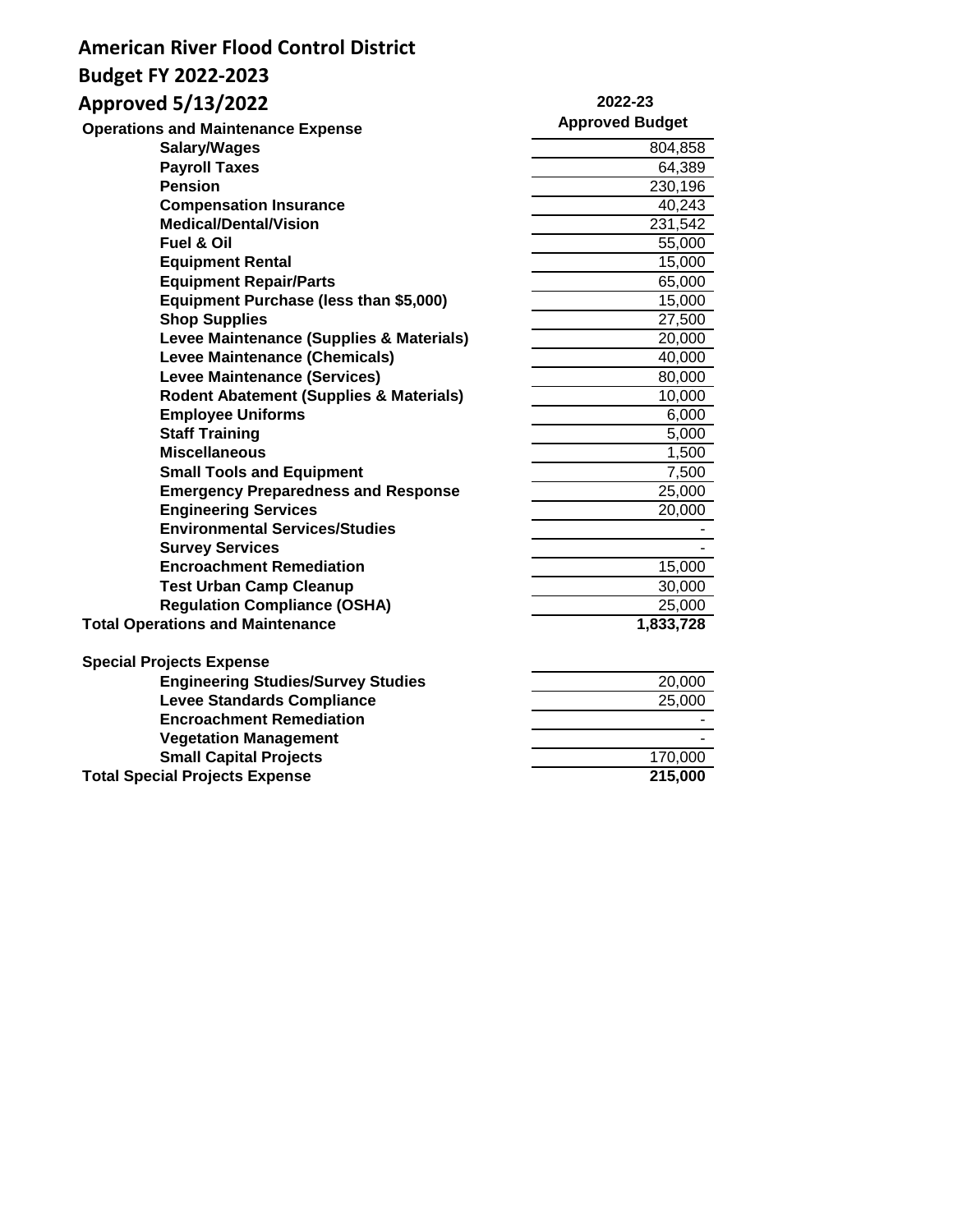# **American River Flood Control District Budget FY 2022-2023 Approved 5/13/2022**

|                                                    | 2022-23                |
|----------------------------------------------------|------------------------|
| <b>Administration Expense</b>                      | <b>Approved Budget</b> |
| <b>Board of Trustees Compensation</b>              | 7,600                  |
| <b>Trustee Expenses</b>                            | 2,400                  |
| <b>Trustee Training</b>                            | 5,000                  |
| <b>Accounting Services</b>                         | 15,000                 |
| <b>Legal Services (General)</b>                    | 50,000                 |
| <b>Utilities</b>                                   | 40,000                 |
| <b>Telephone</b>                                   | 25,000                 |
| <b>Retiree Benefits</b>                            | 148,109                |
| <b>Office/Shop/Yard Lease</b>                      | 7,491                  |
| <b>Office Equipment/Furniture</b>                  | 2,500                  |
| <b>Auto Allowance</b>                              | 6,600                  |
| <b>Parking &amp; Mileage Reimbursement</b>         | 500                    |
| <b>General Office Expense</b>                      | $\overline{1}5,000$    |
| <b>Technology and Software</b>                     | 10,000                 |
| <b>Legislative Services</b>                        |                        |
| <b>Dues and Association Expenses</b>               | 25,000                 |
| <b>Property &amp; Liability Insurance Premiums</b> | 42,000                 |
| Conference/Workshop/Seminar                        | 2,500                  |
| <b>Public Relations/Information</b>                | 30,000                 |
| <b>Miscellaneous</b>                               | 5,000                  |
| <b>Election Expenses</b>                           | 200,000                |
| <b>Investment Fees</b>                             | 20,000                 |
| <b>Community Services</b>                          | 1,500                  |
| <b>Bookkeeping</b>                                 | 14,000                 |
| <b>Property Taxes</b>                              | 3,000                  |
| <b>Building Maintenance</b>                        | 10,000                 |
| <b>DLMS Fees and Services</b>                      | 55,000                 |
| <b>Employee Morale/Wellness</b>                    | 2,000                  |
|                                                    |                        |
| <b>Total Administration</b>                        | 745,200                |